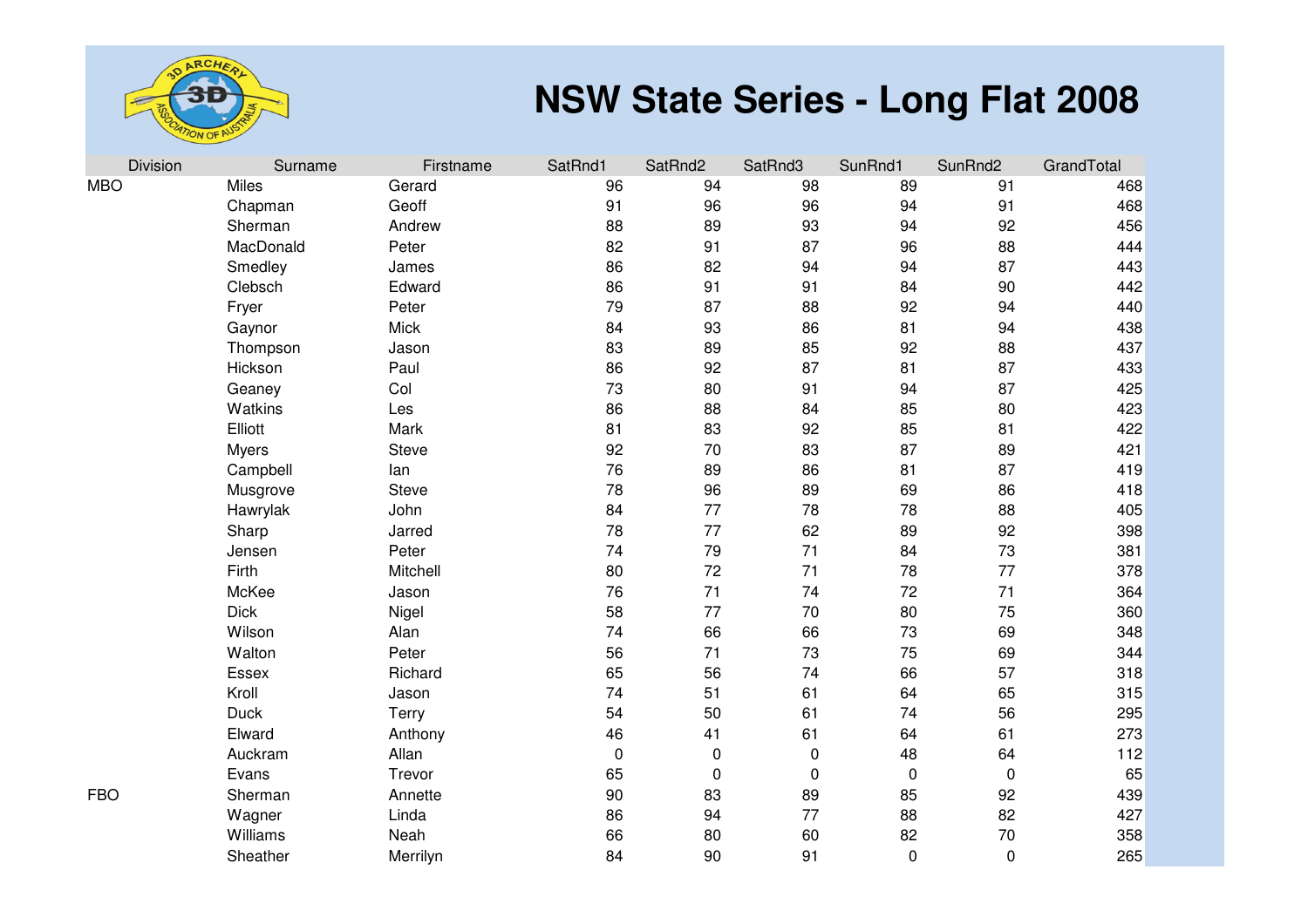

| <b>MBR</b>  | Miller         | Barney       | 94 | 92 | 98 | 93 | 91 | 468 |
|-------------|----------------|--------------|----|----|----|----|----|-----|
|             | Collins        | Mark         | 96 | 92 | 90 | 88 | 94 | 460 |
|             | <b>Blair</b>   | Clive        | 92 | 88 | 93 | 90 | 88 | 451 |
|             | <b>Summers</b> | lan          | 86 | 91 | 90 | 92 | 89 | 448 |
|             | Short          | Phil         | 75 | 92 | 94 | 91 | 91 | 443 |
|             | Robinson       | Andrew       | 82 | 89 | 91 | 90 | 87 | 439 |
|             | O Neil         | Mike         | 90 | 76 | 89 | 92 | 89 | 436 |
|             | Woods          | John         | 90 | 77 | 86 | 84 | 87 | 424 |
|             | Thomas         | lan          | 85 | 71 | 82 | 89 | 91 | 418 |
|             | Parker         | Mike         | 80 | 84 | 83 | 84 | 80 | 411 |
|             | Lawler         | Grant        | 89 | 85 | 87 | 76 | 72 | 409 |
|             | Mitchell       | David        | 88 | 79 | 84 | 84 | 71 | 406 |
|             | Foster         | Damien       | 79 | 83 | 74 | 90 | 78 | 404 |
|             | Coughran       | Stephen      | 69 | 86 | 84 | 80 | 81 | 400 |
|             | Nicholls       | Damien       | 86 | 81 | 90 | 73 | 67 | 397 |
|             | Shephard       | Craig        | 58 | 80 | 80 | 67 | 67 | 352 |
|             | Shephard       | Mitch        | 65 | 65 | 56 | 52 | 85 | 323 |
|             | Swan           | Glyn         | 63 | 56 | 69 | 54 | 77 | 319 |
|             | Friend         | Doug         | 71 | 46 | 59 | 70 | 67 | 313 |
| <b>FBR</b>  | Hurenkamp      | Anneke       | 55 | 67 | 66 | 72 | 51 | 311 |
|             | Smith          | Pauline      | 49 | 36 | 64 | 72 | 67 | 288 |
| <b>MBF</b>  | Kirkman        | Owen         | 74 | 83 | 89 | 90 | 94 | 430 |
|             | Elsley         | Grant        | 94 | 86 | 77 | 82 | 90 | 429 |
|             | Skinner        | $\mathsf{A}$ | 94 | 82 | 78 | 71 | 85 | 410 |
|             | Ward           | Dale         | 74 | 85 | 69 | 86 | 92 | 406 |
|             | Hunt           | Mark         | 41 | 46 | 53 | 58 | 48 | 246 |
|             | Kirk           | Christopher  | 36 | 33 | 45 | 61 | 36 | 211 |
| ${\sf FBF}$ | Miller         | Kate         | 75 | 76 | 77 | 78 | 77 | 383 |
|             | Workman        | Michelle     | 78 | 49 | 78 | 91 | 84 | 380 |
|             | Weir           | Megan        | 65 | 62 | 73 | 51 | 74 | 325 |
| <b>FBU</b>  | Perrett        | Leanne       | 64 | 71 | 72 | 70 | 73 | 350 |
| <b>RU</b>   | Greenwood      | Phil         | 72 | 74 | 74 | 54 | 67 | 341 |
|             | Kimball        | Suzanne      | 23 | 49 | 33 | 33 | 23 | 161 |
| <b>TRAD</b> | McKenzie       | Robert       | 60 | 69 | 61 | 52 | 70 | 312 |
|             | McKenzie       | Simon        | 39 | 56 | 51 | 57 | 33 | 236 |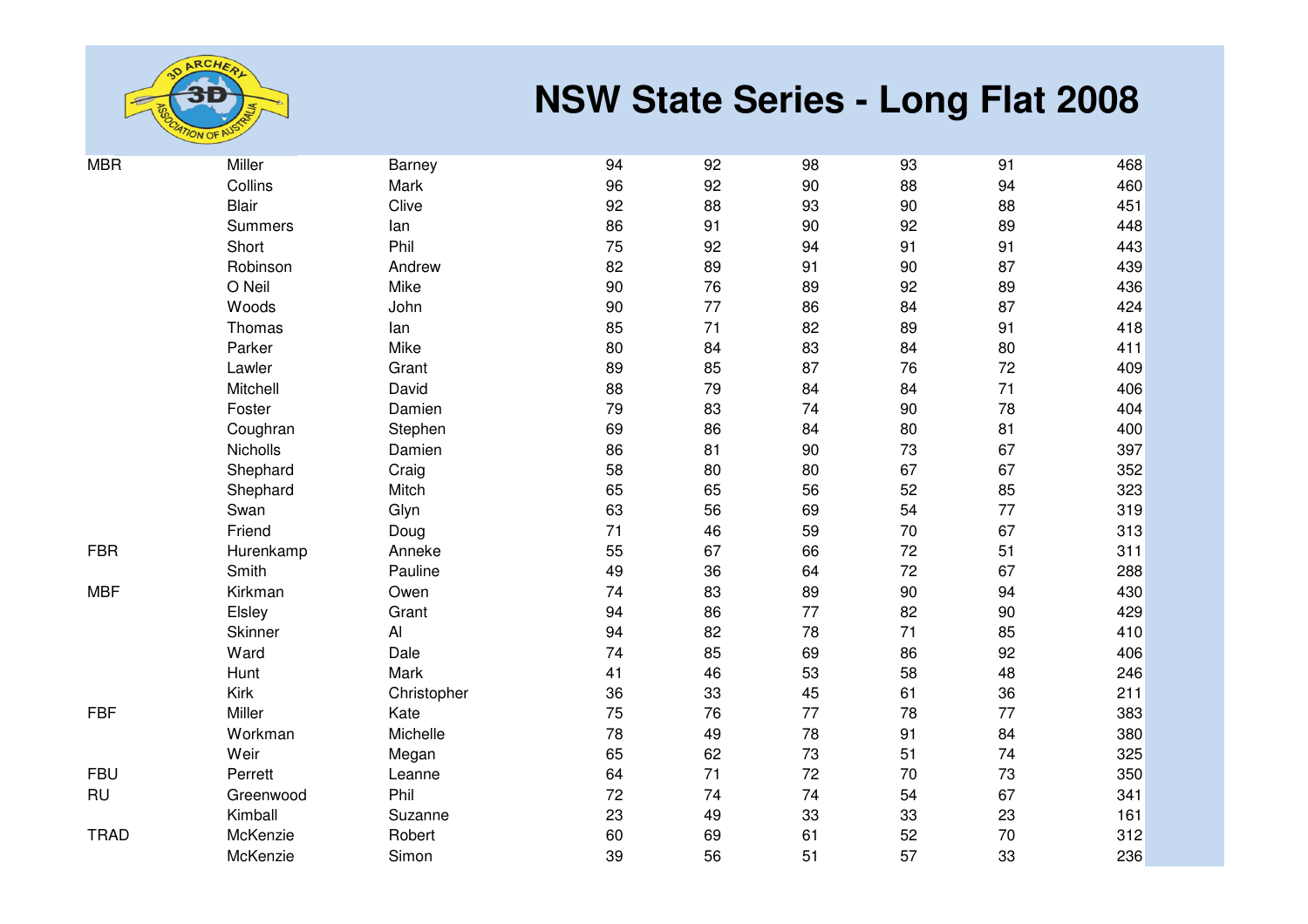

| <b>MSR</b>      | Dawson        | Gary         | 80 | 96     | 80 | 85          | 92        | 433 |
|-----------------|---------------|--------------|----|--------|----|-------------|-----------|-----|
|                 | Carney        | Jack         | 89 | 82     | 87 | 83          | 90        | 431 |
|                 | Rowsell       | <b>Mick</b>  | 85 | 69     | 64 | 80          | 78        | 376 |
|                 | Kropp         | Chris        | 79 | 57     | 84 | 85          | 62        | 367 |
|                 | Wakely        | Chris        | 62 | 60     | 74 | 84          | 86        | 366 |
|                 | Hailes        | Rod          | 69 | 60     | 69 | 75          | 84        | 357 |
|                 | Thompson      | Jeff         | 64 | 82     | 72 | 68          | 61        | 347 |
|                 | Melit         | Kim          | 62 | 72     | 46 | 84          | 75        | 339 |
|                 | Sheather      | Terry        | 82 | 73     | 85 | $\mathbf 0$ | $\pmb{0}$ | 240 |
| <b>HC</b>       | McDougall     | Chad         | 94 | 92     | 87 | 90          | 98        | 461 |
|                 | Saunders      | Jeff         | 92 | 84     | 94 | 90          | 87        | 447 |
|                 | Sweeny        | Gary         | 89 | 89     | 84 | 87          | 89        | 438 |
|                 | Scarlett      | Murray       | 84 | 92     | 94 | 87          | 81        | 438 |
|                 | Lovell        | Dean         | 79 | 85     | 88 | 74          | 82        | 408 |
|                 | Mastrippolito | Eric         | 84 | 82     | 67 | 83          | 86        | 402 |
|                 | Smith         | Lee          | 80 | $72\,$ | 85 | 87          | 61        | 385 |
|                 | Poussart      | Paul         | 65 | 85     | 67 | 77          | 89        | 383 |
|                 | Lantry        | Robert       | 75 | 66     | 80 | 76          | 81        | 378 |
|                 | Smith         | Tony         | 73 | 78     | 61 | 81          | 75        | 368 |
|                 | Lavis         | Jason        | 60 | 74     | 67 | 73          | 80        | 354 |
|                 | Coughran      | Mat          | 71 | 59     | 74 | 88          | 61        | 353 |
|                 | Sweeny        | <b>Brian</b> | 77 | 72     | 77 | 64          | 62        | 352 |
|                 | Watts         | Michael      | 69 | 78     | 54 | 77          | 72        | 350 |
|                 | Hill          | Paul         | 60 | 51     | 62 | 54          | 59        | 286 |
|                 | Winnall       | Jeff         | 36 | 46     | 58 | 53          | 59        | 252 |
|                 | <b>Bailey</b> | lan          | 78 | 82     | 61 | $\pmb{0}$   | $\pmb{0}$ | 221 |
| <b>YMR13-14</b> | Smith         | Daniel       | 89 | 96     | 89 | 89          | 98        | 461 |
|                 | Kirkman       | Brandon      | 92 | 92     | 96 | 92          | 84        | 456 |
|                 | Kroll         | Tyson        | 75 | 81     | 85 | 83          | 83        | 407 |
|                 | Elliott       | Ben          | 64 | 67     | 69 | 75          | 80        | 355 |
|                 | Hickson       | Reilly       | 46 | 46     | 74 | 62          | 74        | 302 |
|                 | Winnall       | Guy          | 38 | 58     | 46 | 49          | 75        | 266 |
|                 | Lawler        | Cody         | 40 | 53     | 51 | 56          | 42        | 242 |
|                 | Lawler        | Ricky        | 36 | 55     | 41 | 38          | 37        | 207 |